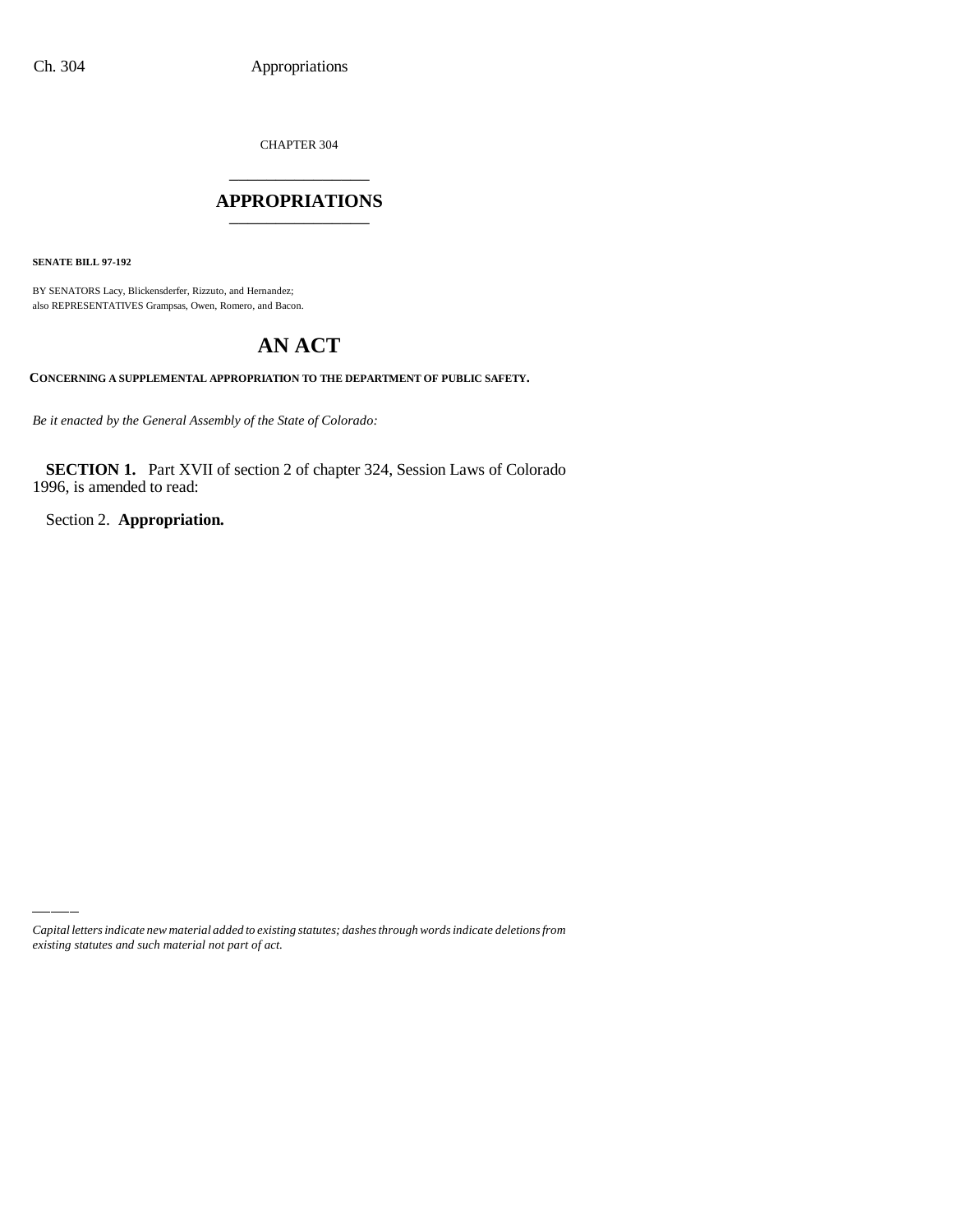|                 |              |                | APPROPRIATION FROM |              |               |                |  |  |
|-----------------|--------------|----------------|--------------------|--------------|---------------|----------------|--|--|
|                 |              |                | <b>GENERAL</b>     |              | CASH          |                |  |  |
| ITEM &          |              | <b>GENERAL</b> | <b>FUND</b>        | <b>CASH</b>  | <b>FUNDS</b>  | <b>FEDERAL</b> |  |  |
| <b>SUBTOTAL</b> | <b>TOTAL</b> | <b>FUND</b>    | <b>EXEMPT</b>      | <b>FUNDS</b> | <b>EXEMPT</b> | <b>FUNDS</b>   |  |  |
|                 |              |                |                    |              |               | ۰              |  |  |

#### **PART XVII DEPARTMENT OF PUBLIC SAFETY**

### **(1) EXECUTIVE DIRECTOR'S OFFICE**

| <b>Personal Services</b>      | 1,657,363 |                      | $1,657,363(T)^a$<br>$(32.0$ FTE) |        |
|-------------------------------|-----------|----------------------|----------------------------------|--------|
| Health, Life, and Dental      | 2,205,452 | $61,325^{\rm b}$     | $2,093,969^{\circ}$              | 50,158 |
| Short-term Disability         | 79,509    | 2,880 <sup>b</sup>   | 74,575 <sup>d</sup>              | 2,054  |
| Salary Survey, Anniversary    |           |                      |                                  |        |
| Increases, and Shift          |           |                      |                                  |        |
| Differential                  | 1,937,903 | $99.686^{\rm b}$     | 1,798,647 <sup>e</sup>           | 39,570 |
| Workers' Compensation         | 1,929,101 |                      | $1,929,101(T)^{a}$               |        |
| <b>Operating Expenses</b>     | 143,317   |                      | $143.317(T)^{a}$                 |        |
| Legal Services for 2,113      |           |                      |                                  |        |
| hours                         | 100,255   |                      | $100,255(T)^a$                   |        |
| Purchase of Services from     |           |                      |                                  |        |
| <b>Computer Center</b>        | 26,463    |                      | $26,463(T)^{a}$                  |        |
| Payment to Risk Management    |           |                      |                                  |        |
| and Property Funds            | 346,031   |                      | $346.031(T)^a$                   |        |
| <b>Vehicle Lease Payments</b> | 29,220    | $5,356$ <sup>f</sup> | $23,864(T)^{g}$                  |        |
| <b>Leased Space</b>           | 338,105   |                      | 303,013 <sup>h</sup>             | 35,092 |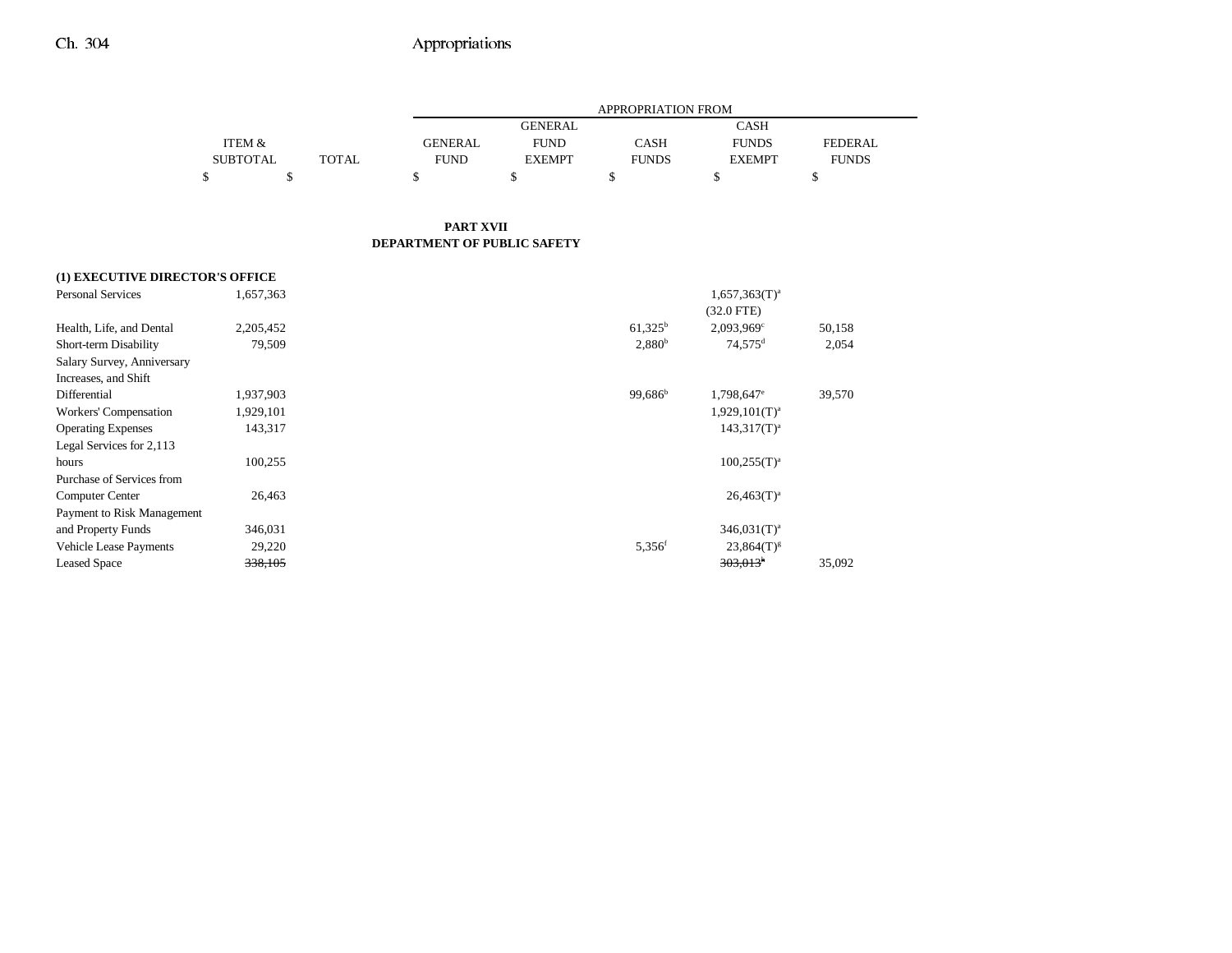|                              | 351,655 |            |         |                       | $316,563^h$            |
|------------------------------|---------|------------|---------|-----------------------|------------------------|
| Capitol Complex Leased       |         |            |         |                       |                        |
| Space                        | 541,302 |            |         | $2,703^{\rm i}$       | 538,599 <sup>j</sup>   |
| Lease Purchase - 700 Kipling |         |            |         |                       |                        |
| <b>Street</b>                | 494.208 |            |         |                       | $494,208$ <sup>k</sup> |
| Distributions to Local       |         |            |         |                       |                        |
| Government                   | 50,000  |            |         | $50,000$ <sup>1</sup> |                        |
| Witness Protection Program   | 250,000 |            | 250,000 |                       |                        |
|                              |         | 10,128,229 |         |                       |                        |
|                              |         | 9,891,779  |         |                       |                        |

a These amounts shall be from indirect cost recoveries.

<sup>b</sup> These amounts shall be from various sources of cash funds.

c Of this amount, \$1,604,167 shall be from the Highway Users Tax Fund, \$366,928(T) shall be from indirect cost recoveries, and \$122,874 shall be from various sources of exempt cash funds.

<sup>d</sup> Of this amount, \$57,673 shall be from the Highway Users Tax Fund, \$15,428(T) shall be from indirect cost recoveries, and \$1,474 shall be from various sources of exempt cash funds.

<sup>e</sup> Of this amount, \$1,286,886 shall be from the Highway Users Tax Fund, \$401,614(T) shall be from indirect cost recoveries, and \$110,147 shall be from various sources of exempt cash funds.

f This amount shall be from the Firefighter and First Responder Certification Fund, the Fire Service Education and Training Fund, the Hazardous Materials Responder Voluntary Certification Fund, the Fire Suppression Cash Fund, and the Fireworks Licensing Cash Fund.

g Of this amount, \$6,500 shall be from Limited Gaming funds appropriated in the Department of Revenue, and \$17,364 shall be from indirect cost recoveries.

h Of this amount, \$258,645 shall be from the Highway Users Tax Fund, \$35,728(T) shall be from user fees collected from other state agencies for the Garage Operation,

\$13,550(T) SHALL BE FROM USER FEES COLLECTED FROM OTHER STATE AGENCIES FOR THE AIRCRAFT POOL, and \$8,640(T) shall be from Limited Gaming funds appropriated in the Department of Revenue.

i This amount shall be from various sources of cash funds.

j Of this amount, \$193,479 shall be from the Highway Users Tax Fund, \$337,660(T) shall be from indirect cost recoveries, and \$7,460 shall be from various sources of exempt cash funds.

k Of this amount, \$310,677 shall be from the Highway Users Tax Fund, and \$183,531(T) shall be from indirect cost recoveries.

l This amount shall be from the Hazardous Materials Safety Fund pursuant to Section 42-20-107, C.R.S.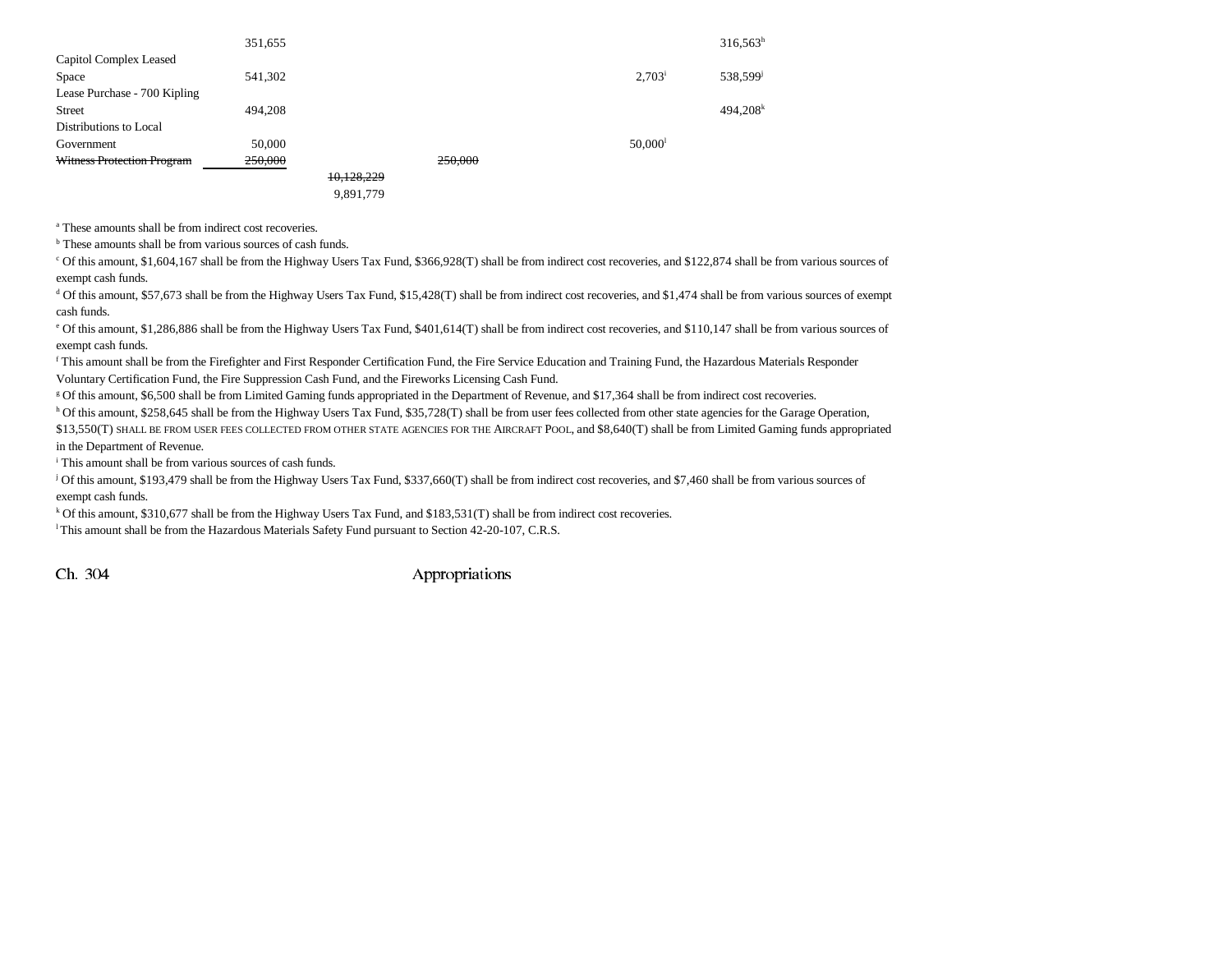|                                          |                                      |              | APPROPRIATION FROM            |                                                |                             |                                              |                                |  |
|------------------------------------------|--------------------------------------|--------------|-------------------------------|------------------------------------------------|-----------------------------|----------------------------------------------|--------------------------------|--|
|                                          | <b>ITEM &amp;</b><br><b>SUBTOTAL</b> | <b>TOTAL</b> | <b>GENERAL</b><br><b>FUND</b> | <b>GENERAL</b><br><b>FUND</b><br><b>EXEMPT</b> | <b>CASH</b><br><b>FUNDS</b> | <b>CASH</b><br><b>FUNDS</b><br><b>EXEMPT</b> | <b>FEDERAL</b><br><b>FUNDS</b> |  |
|                                          | \$<br>\$                             |              | \$                            | \$                                             | \$                          | \$                                           | \$                             |  |
|                                          |                                      |              |                               |                                                |                             |                                              |                                |  |
|                                          |                                      |              |                               |                                                |                             |                                              |                                |  |
| (2) COLORADO STATE PATROL <sup>139</sup> |                                      |              |                               |                                                |                             |                                              |                                |  |
| Colorado State Patrol                    |                                      |              |                               |                                                |                             |                                              |                                |  |
| Colonel, Lt. Colonels,                   |                                      |              |                               |                                                |                             |                                              |                                |  |
| Majors, Captains                         | 2,594,907                            |              |                               |                                                |                             | 2,594,907 <sup>a</sup>                       |                                |  |
|                                          |                                      |              |                               |                                                |                             | $(37.0$ FTE)                                 |                                |  |
| Sergeants, Technicians, and              |                                      |              |                               |                                                |                             |                                              |                                |  |
| Troopers A and B                         | 23,517,819                           |              |                               |                                                | 204,859 <sup>b</sup>        | 22,244,069°                                  | 1,068,891                      |  |
|                                          | 23,417,619                           |              |                               |                                                |                             | $22,143,869^{\circ}$                         |                                |  |
|                                          |                                      |              |                               |                                                | $(6.0$ FTE)                 | $(473.6$ FTE)                                | $(21.0$ FTE)                   |  |
| Civilians                                | 6,919,771                            |              |                               |                                                | $20,925$ <sup>d</sup>       | 6,898,846 <sup>e</sup>                       |                                |  |
|                                          | 6,947,893                            |              |                               |                                                |                             | 6,926,968 <sup>e</sup>                       |                                |  |
|                                          |                                      |              |                               |                                                | $(1.0$ FTE)                 | $(193.0$ FTE)                                |                                |  |
|                                          |                                      |              |                               |                                                |                             | $(194.0$ FTE)                                |                                |  |
| Retirements                              | 400,000                              |              |                               |                                                |                             | $400,000$ <sup>a</sup>                       |                                |  |
| <b>Operating Expenses</b>                | 1,459,288                            |              |                               |                                                | $95.014$ <sup>b</sup>       | $1,364,274$ <sup>f</sup>                     |                                |  |
|                                          | 1,593,012                            |              |                               |                                                | 216,738 <sup>b</sup>        | 1,376,274f                                   |                                |  |
| <b>Auto Related Expenses</b>             | 4,094,205                            |              |                               |                                                | $18,112^b$                  | 4,076,093                                    |                                |  |
|                                          | 4,108,085                            |              |                               |                                                |                             | 4,089,973 <sup>g</sup>                       |                                |  |
| <b>Utilities</b>                         | 81,964                               |              |                               |                                                |                             | 81.964 <sup>h</sup>                          |                                |  |
| <b>Dispatch Contracts</b>                | 519,250                              |              |                               |                                                | $322,889$ <sup>6</sup>      | $196,361(T)^{I}$                             |                                |  |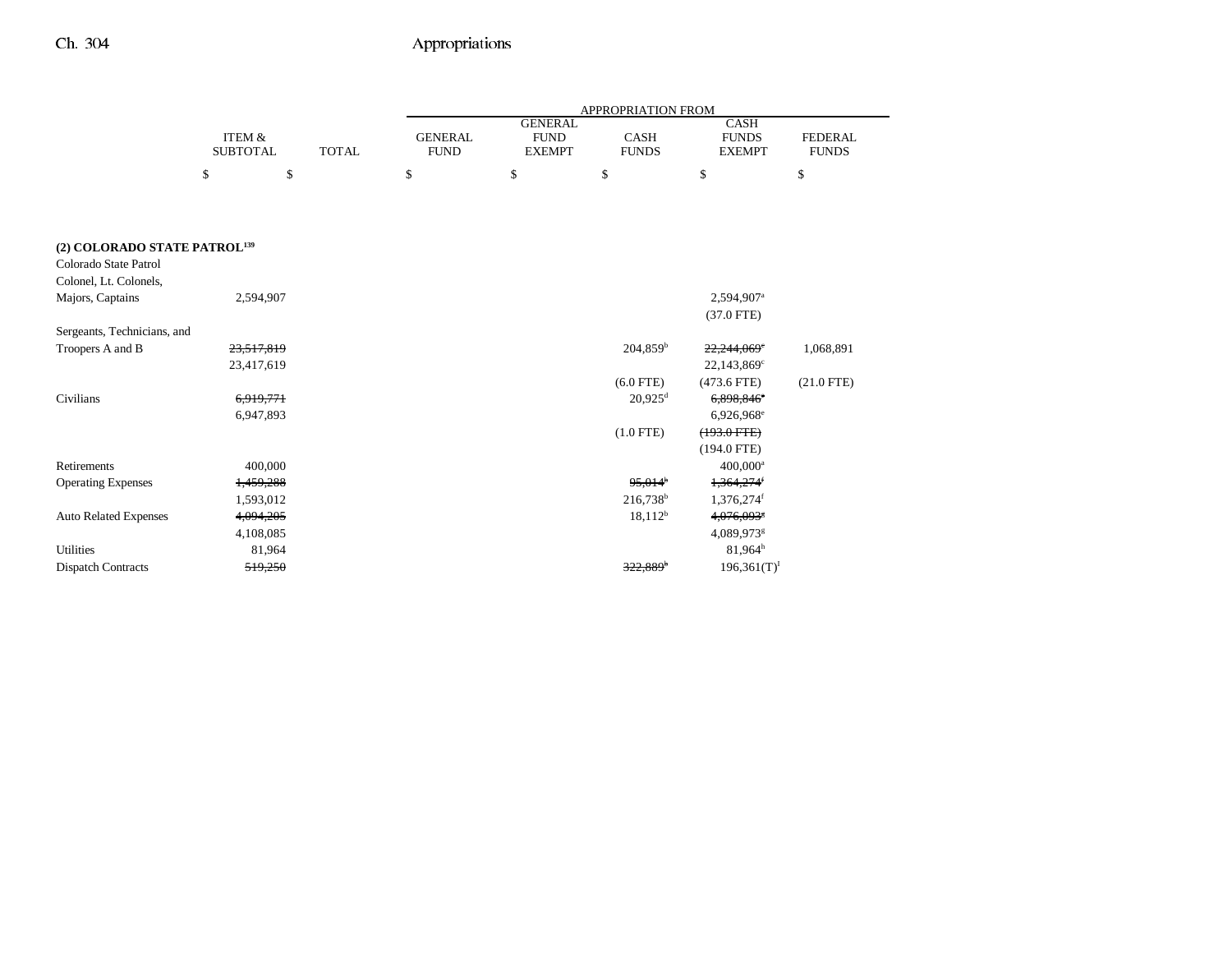|                                                   | 555,250      | 358,889 <sup>b</sup><br>$(10.1 FTE)$<br>$(11.1$ FTE) | $(8.0$ FTE)               |
|---------------------------------------------------|--------------|------------------------------------------------------|---------------------------|
| <b>State Patrol Training</b>                      |              |                                                      |                           |
| Academy                                           | 1,259,787    | 155,745 <sup>j</sup>                                 | 1,104,042                 |
|                                                   | 1,359,987    |                                                      | $1,204,242^k$             |
|                                                   | $(16.0$ FTE) |                                                      |                           |
| <b>Highway Safety Grants</b>                      | 500,000      |                                                      | $500,000(T)^1$            |
| <b>Aircraft Pool</b>                              | 288,837      |                                                      | 288,837 <sup>m</sup>      |
|                                                   | 162,577      | $7,000^{j}$                                          | $155,577^{\rm m}$         |
|                                                   |              |                                                      | $(2.0$ FTE)               |
| Aircraft Engine Reserve<br>Capitol and Governor's | 180,000      |                                                      | $180,000(T)^n$            |
| Security                                          | 905,131      | 607,317                                              | $297,814(T)$ <sup>o</sup> |
|                                                   | $(19.0$ FTE) |                                                      |                           |
| Highway Road Closure Fund                         | 300,000      | 300,000 <sup>b</sup>                                 |                           |
| <b>Nuclear Materials</b>                          |              |                                                      |                           |
| Transportation                                    | 2,500        | $2,500^{\rm p}$                                      |                           |
| Hazardous Materials Routing                       | 424,008      | 92,951 <sup>q</sup>                                  | 331,057 <sup>a</sup>      |
|                                                   |              | $(1.5$ FTE)                                          | $(5.5$ FTE)               |
| Hazardous Materials                               |              |                                                      |                           |
| Equipment                                         | 171,000      |                                                      | 171,000 <sup>a</sup>      |
| Vehicle Identification                            |              |                                                      |                           |
| Number Inspections                                | 51,185       | $51,185$ <sup>d</sup>                                |                           |
| <b>Garage Operations</b>                          | 762,344      |                                                      | $762,344(T)^n$            |
|                                                   | 582,643      |                                                      | $582,643(T)^n$            |
|                                                   |              |                                                      | $(3.0$ FTE)               |
|                                                   |              |                                                      | $(2.0$ FTE)               |
| Vehicle Purchases/Nonfleet                        | 157,000      |                                                      | 157,000 <sup>r</sup>      |
|                                                   | 168,051      |                                                      | $168,051$ <sup>r</sup>    |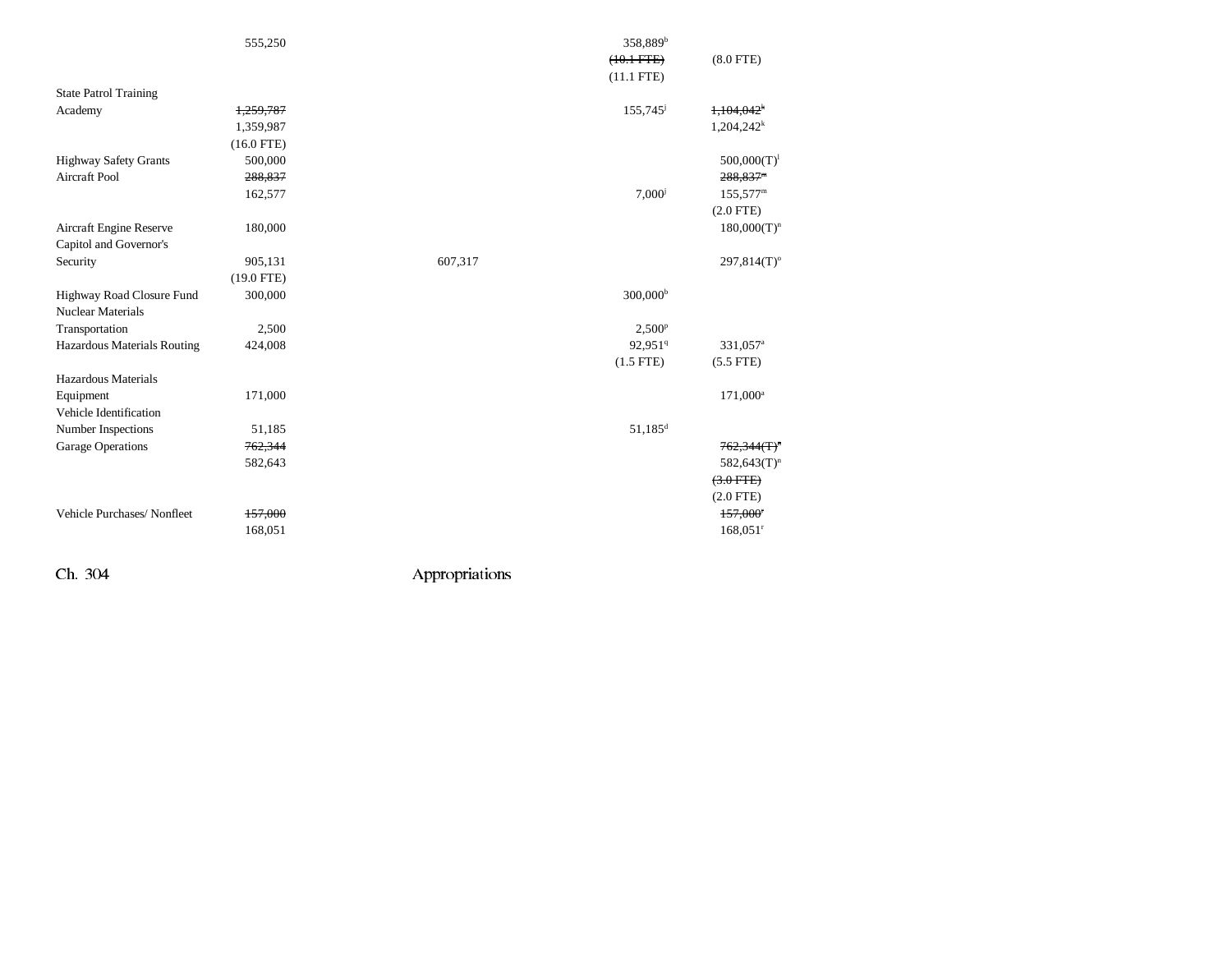|                                 |                           |           |              |                               | <b>APPROPRIATION FROM</b>                      |                             |                                       |                                |  |
|---------------------------------|---------------------------|-----------|--------------|-------------------------------|------------------------------------------------|-----------------------------|---------------------------------------|--------------------------------|--|
|                                 | ITEM &<br><b>SUBTOTAL</b> |           | <b>TOTAL</b> | <b>GENERAL</b><br><b>FUND</b> | <b>GENERAL</b><br><b>FUND</b><br><b>EXEMPT</b> | <b>CASH</b><br><b>FUNDS</b> | CASH<br><b>FUNDS</b><br><b>EXEMPT</b> | <b>FEDERAL</b><br><b>FUNDS</b> |  |
|                                 | \$                        | \$        |              | \$                            | \$                                             | э                           | \$                                    | \$                             |  |
|                                 |                           |           |              |                               |                                                |                             |                                       |                                |  |
| <b>VICTIM ASSISTANCE</b>        |                           | 152,740   |              |                               |                                                |                             | $152,740(T)^t$<br>$(3.5$ FTE)         |                                |  |
| <b>Indirect Cost Assessment</b> |                           | 5,161,306 |              |                               |                                                | $64,707^{\rm b}$            | 5,000,505 <sup>s</sup>                | 96,094                         |  |
|                                 |                           |           | 49,750,302   |                               |                                                |                             |                                       |                                |  |
|                                 |                           |           | 49,819,858   |                               |                                                |                             |                                       |                                |  |

a These amounts shall be from the Highway Users Tax Fund.

b These amounts shall be from various local sources of cash funds.

c Of this amount,  $21,572,548$  \$21,472,348 shall be from the Highway Users Tax Fund, \$32,127 shall be from various exempt local sources, and \$639,394(T) shall be from Limited Gaming funds appropriated in the Department of Revenue.

<sup>d</sup> These amounts shall be from the Vehicle Identification Number Inspection Fund pursuant to Section 42-5-204, C.R.S.

<sup>e</sup> Of this amount, \$6,870,044 \$6,898,166 shall be from the Highway Users Tax Fund, and \$28,802(T) shall be from Limited Gaming funds appropriated in the Department of Revenue.

<sup>f</sup> Of this amount, \$1,212,571 shall be from the Highway Users Tax Fund,  $$107,100$  shall be from reserves in the Auto Sales Cash Fund, and \$44,603(T) shall be from Limited Gaming funds appropriated in the Department of Revenue.

<sup>g</sup> Of this amount, \$4,007,449 \$4,021,329 shall be from the Highway Users Tax Fund, and \$68,644(T) shall be from Limited Gaming funds appropriated in the Department of Revenue.

h Of this amount, \$78,606 shall be from the Highway Users Tax Fund, and \$3,358(T) shall be from user fees collected from other state agencies for the Garage Operation. <sup>1</sup> Of this amount, \$142,025 shall be from the Department of Transportation, and \$54,336 shall be from Limited Gaming funds appropriated in the Department of Revenue. <sup>j</sup> This amount THESE AMOUNTS shall be from user fees collected.

<sup>k</sup> Of this amount,  $\frac{41,046,622}{1,146,822}$  shall be from the Highway Users Tax Fund, and \$57,420(T) shall be from user fees collected from other state agencies. <sup>1</sup> This amount shall be from the Department of Transportation.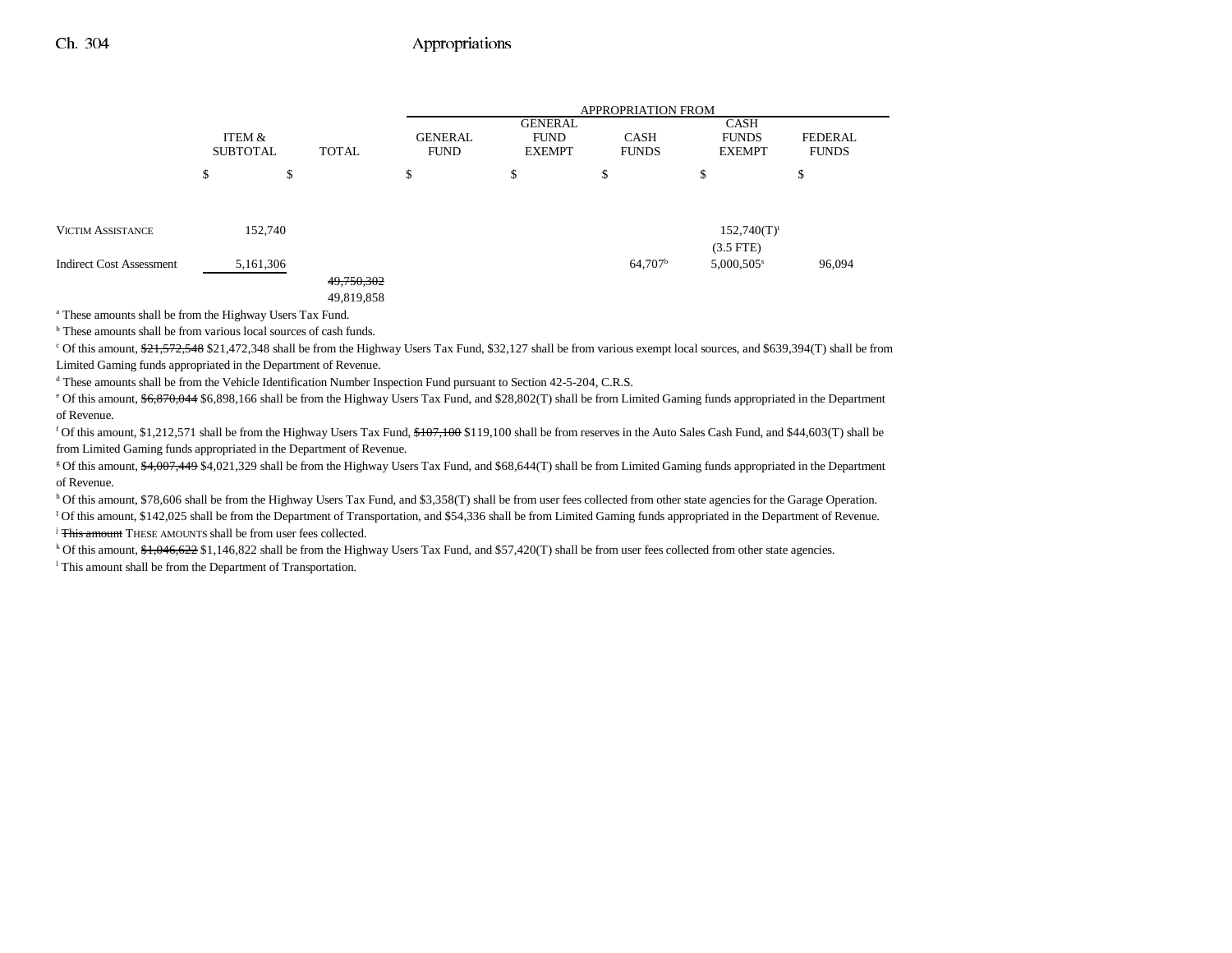m Of this amount, \$55,568 shall be from the Highway Users Tax Fund, and \$233,269(T) \$100,009(T) shall be from user fees collected from other state agencies.

<sup>n</sup> These amounts shall be from user fees collected from other state agencies.

<sup>o</sup> Of this amount, \$246,811 shall be from the Legislative Department, and \$51,003 shall be from indirect cost recoveries.

p This amount shall be from the Nuclear Materials Transportation Fund pursuant to Section 42-20-511, C.R.S.

<sup>q</sup> This amount shall be from the Hazardous Materials Safety Fund pursuant to Section 42-20-107, C.R.S.

r This amount shall be from the sale of used vehicles.

s Of this amount, \$4,860,565 shall be from the Highway Users Tax Fund, and \$139,940 shall be from various exempt local sources.

' THIS AMOUNT SHALL BE FROM THE VICTIM'S ASSISTANCE AND LAW ENFORCEMENT FUND, APPROPRIATED IN THE DEPARTMENT OF PUBLIC SAFETY, DIVISION OF CRIMINAL JUSTICE.

#### **(3) DIVISION OF FIRE SAFETY**

| <b>Personal Services</b>  | 279,249 |         | 59.762      | $122.009^{\text{a}}$   | $97,478(T)$ <sup>b</sup> |
|---------------------------|---------|---------|-------------|------------------------|--------------------------|
|                           |         |         | $(1.0$ FTE) | $(3.0$ FTE)            | $(2.0$ FTE $)$           |
| <b>Operating Expenses</b> | 97,945  |         | 7.087       | <del>75,247</del> *    | $15,611(T)^{b}$          |
|                           | 167.945 |         |             | $145.247$ <sup>a</sup> |                          |
| Indirect Cost Assessment  | 31,581  |         |             | $18.440^{\circ}$       | $13,141(T)^{b}$          |
|                           |         | 408,775 |             |                        |                          |
|                           |         |         |             |                        |                          |

478,775

a These amounts shall be from the Firefighter and First Responder Certification Fund, the Fire Service Education and Training Fund, the Hazardous Materials Responder

Voluntary Certification Fund, the Fire Suppression Cash Fund, and the Fireworks Licensing Cash Fund.

<sup>b</sup> These amounts shall be from Limited Gaming funds appropriated in the Department of Revenue.

#### **(4) DIVISION OF CRIMINAL JUSTICE6**

| (A) Administration              |           |              |                |             |
|---------------------------------|-----------|--------------|----------------|-------------|
| <b>Personal Services</b>        | 1.235.366 | 625,355      | $260,739(T)^a$ | 349,272     |
|                                 |           | $(13.6$ FTE) | $(5.5$ FTE)    | $(6.5$ FTE) |
| <b>SICK AND ANNUAL PAYOUTS</b>  | 9.122     |              | $9.122(T)^{b}$ |             |
| <b>Operating Expenses</b>       | 115,738   | 52,387       | $25.627(T)^a$  | 37.724      |
| <b>Indirect Cost Assessment</b> | 134.619   |              | $38,337(T)^a$  | 96,282      |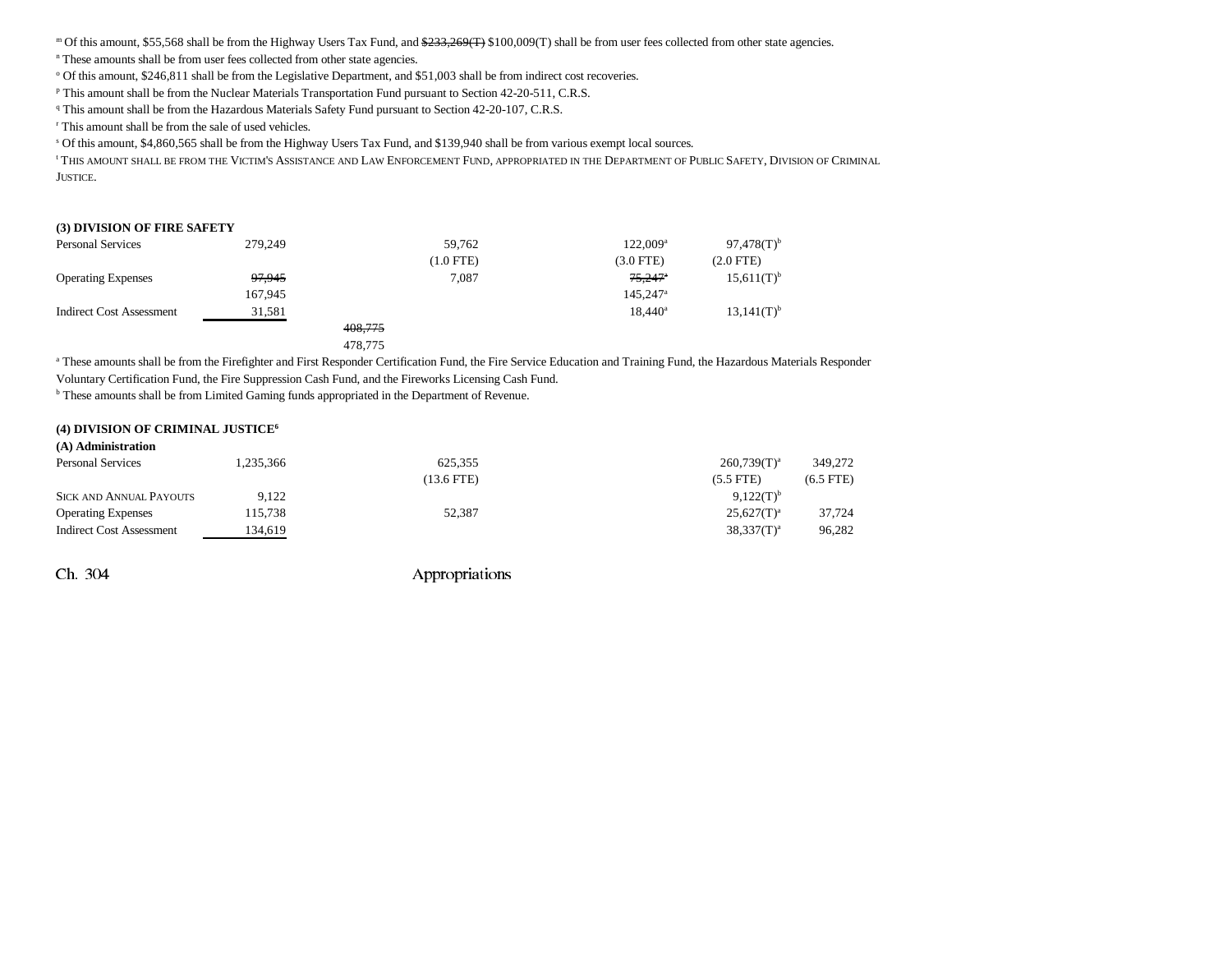|   |                 |              |                | <b>APPROPRIATION FROM</b> |              |               |                |  |  |
|---|-----------------|--------------|----------------|---------------------------|--------------|---------------|----------------|--|--|
|   |                 |              |                | <b>GENERAL</b>            |              | <b>CASH</b>   |                |  |  |
|   | ITEM &          |              | <b>GENERAL</b> | <b>FUND</b>               | <b>CASH</b>  | <b>FUNDS</b>  | <b>FEDERAL</b> |  |  |
|   | <b>SUBTOTAL</b> | <b>TOTAL</b> | <b>FUND</b>    | <b>EXEMPT</b>             | <b>FUNDS</b> | <b>EXEMPT</b> | <b>FUNDS</b>   |  |  |
| D | \$              |              | \$             | \$                        | \$           | \$            | D              |  |  |
|   |                 |              |                |                           |              |               |                |  |  |
|   |                 |              |                |                           |              |               |                |  |  |
|   | 1,485,723       |              |                |                           |              |               |                |  |  |
|   | 1,494,845       |              |                |                           |              |               |                |  |  |

<sup>a</sup> These amounts shall be from the Judicial Department out of the Victims Assistance and Law Enforcement Fund pursuant to Section 24-33.5-506, C.R.S. **b THIS AMOUNT SHALL BE FROM INDIRECT COST RECOVERIES.** 

#### **(B) Victims Assistance**

| <b>Federal Victims Assistance</b>       |           |                |           |
|-----------------------------------------|-----------|----------------|-----------|
| and Compensation Grants                 | 2,600,000 |                | 2,600,000 |
| <b>State Victims Assistance and</b>     |           |                |           |
| Law Enforcement Program <sup>139a</sup> | 590.819   | $590.819(T)^a$ |           |
|                                         | 3.190.819 |                |           |

a This amount shall be from the Judicial Department out of the Victims Assistance and Law Enforcement Fund pursuant to Section 24-33.5-506, C.R.S.

| (C) Juvenile Justice and      |           |           |         |
|-------------------------------|-----------|-----------|---------|
| <b>Delinquency Prevention</b> |           |           |         |
| Juvenile Justice              |           |           |         |
| Disbursements                 | 974.651   |           | 974.651 |
| Juvenile Diversion Programs   |           |           |         |
| - Restitution <sup>140</sup>  | 1,000,000 | 1,000,000 |         |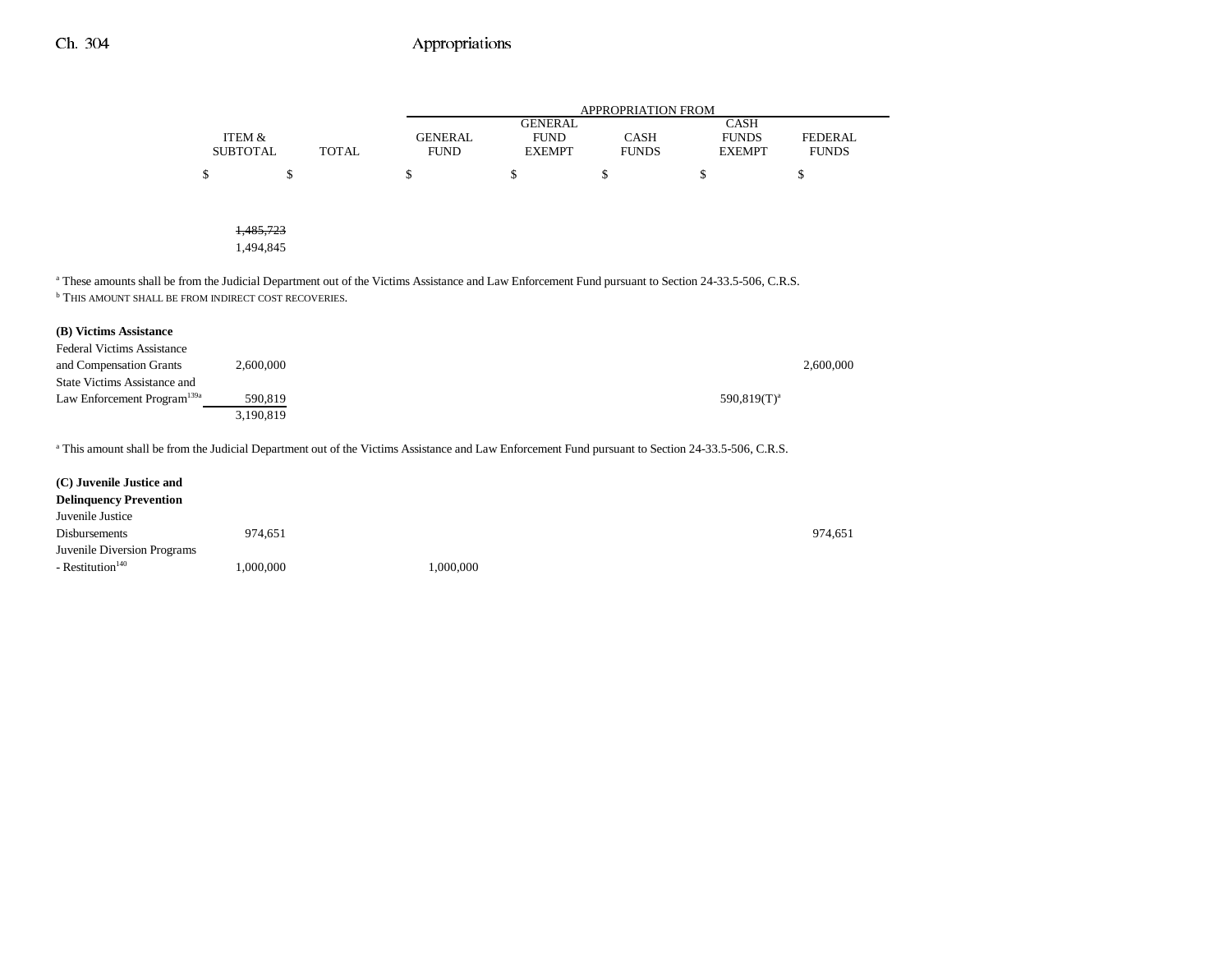| Juvenile Diversion Programs |           |         |                |
|-----------------------------|-----------|---------|----------------|
| - Victim/Offender           |           |         |                |
| Mediation <sup>140</sup>    | 200,000   | 200,000 |                |
| Juvenile Diversion          |           |         |                |
| Programs <sup>140</sup>     | 883,702   | 883,702 |                |
| Alternative to Placement    |           |         |                |
| Projects <sup>140a</sup>    | 500,000   | 500,000 |                |
| Build a Generation Program  |           |         |                |
| Grants                      | 565,000   |         | $565,000(T)^a$ |
|                             | 4,123,353 |         |                |

<sup>a</sup> Of this amount, \$300,000 shall be from the Department of Local Affairs, and \$265,000 shall be from federal Juvenile Justice and Delinquency Prevention Act funds appropriated in the Department of Public Safety, Division of Criminal Justice.

| (D) Community                  |                       |
|--------------------------------|-----------------------|
| Corrections <sup>7, 141</sup>  |                       |
| <b>Transition Programs</b>     |                       |
| including standard residential |                       |
| services at an average rate of |                       |
| \$33.32 per day per offender,  |                       |
| specialized substance abuse    |                       |
| treatment at an average rate   |                       |
| of \$49.02 per day per         |                       |
| offender, and other special    |                       |
| services at an average rate of |                       |
| \$7.24 per day per offender    | <del>13.891.600</del> |
|                                | 14,303,882            |

3,882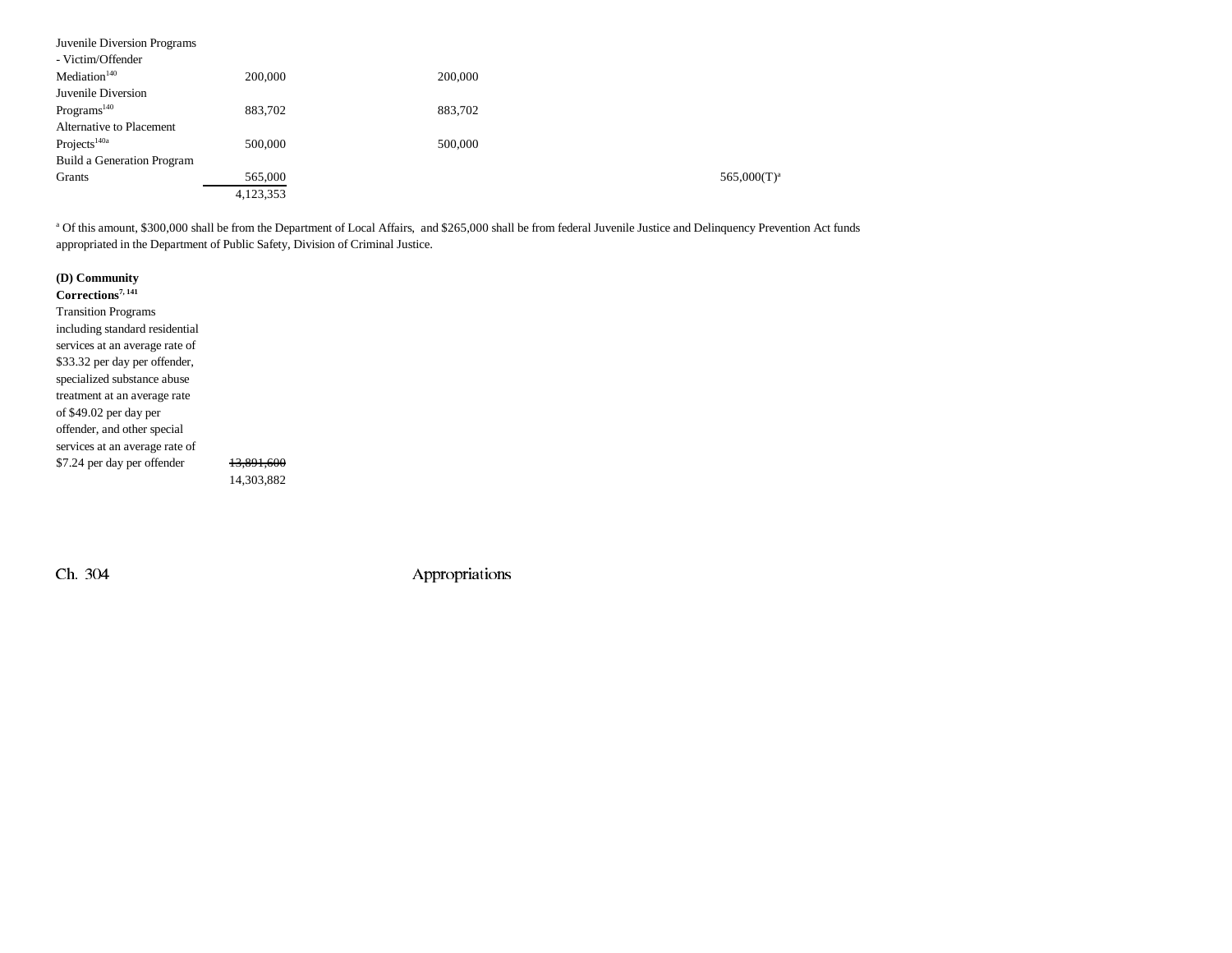|                                |                           |                                               | APPROPRIATION FROM                             |                      |                                              |                                |    |  |
|--------------------------------|---------------------------|-----------------------------------------------|------------------------------------------------|----------------------|----------------------------------------------|--------------------------------|----|--|
|                                | ITEM &<br><b>SUBTOTAL</b> | <b>GENERAL</b><br><b>TOTAL</b><br><b>FUND</b> | <b>GENERAL</b><br><b>FUND</b><br><b>EXEMPT</b> | CASH<br><b>FUNDS</b> | <b>CASH</b><br><b>FUNDS</b><br><b>EXEMPT</b> | <b>FEDERAL</b><br><b>FUNDS</b> |    |  |
|                                | \$<br>\$                  |                                               | \$                                             | $\mathbb S$          | \$                                           | \$                             | \$ |  |
|                                |                           |                                               |                                                |                      |                                              |                                |    |  |
| Diversion Programs including   |                           |                                               |                                                |                      |                                              |                                |    |  |
| standard residential services  |                           |                                               |                                                |                      |                                              |                                |    |  |
| at an average rate of \$33.32  |                           |                                               |                                                |                      |                                              |                                |    |  |
| per day per offender, and      |                           |                                               |                                                |                      |                                              |                                |    |  |
| standard nonresidential        |                           |                                               |                                                |                      |                                              |                                |    |  |
| services at an average rate of |                           |                                               |                                                |                      |                                              |                                |    |  |
| \$5.12 per day per offender    | 11,102,862                |                                               |                                                |                      |                                              |                                |    |  |
| Loans - New Community          | 12,974,495                |                                               |                                                |                      |                                              |                                |    |  |
| <b>Corrections Facilities</b>  | 60,000                    |                                               |                                                |                      |                                              |                                |    |  |
| <b>Specialized Services</b>    | 100,000                   |                                               |                                                |                      |                                              |                                |    |  |
| Day Reporting Center           |                           |                                               |                                                |                      |                                              |                                |    |  |
| Services and Monitored         |                           |                                               |                                                |                      |                                              |                                |    |  |
| Residential 3/4 House          |                           |                                               |                                                |                      |                                              |                                |    |  |
| Programs                       | 643,744                   |                                               |                                                |                      |                                              |                                |    |  |
|                                | 820,930                   |                                               |                                                |                      |                                              |                                |    |  |
|                                | 25,798,206                |                                               | 25,798,206                                     |                      |                                              |                                |    |  |
|                                | 28,259,307                |                                               | 28,259,307                                     |                      |                                              |                                |    |  |

**(E) Crime Control and System Improvement**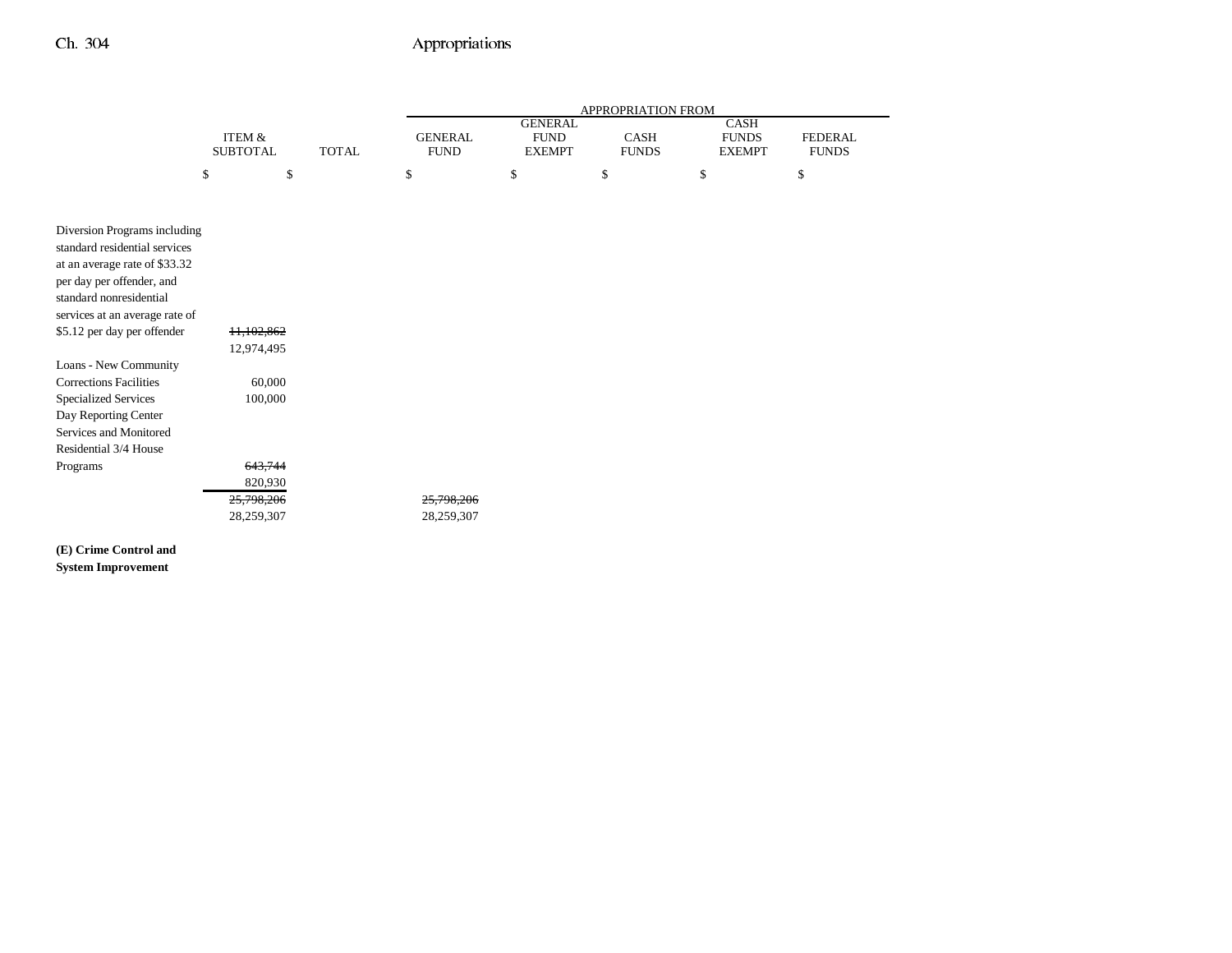| 5,600,000                   |                       | 5,600,000 |
|-----------------------------|-----------------------|-----------|
| Sex Offender Surcharge Fund |                       |           |
| 71.972                      | $71.972$ <sup>a</sup> |           |
| 5,671,972                   |                       |           |
|                             |                       |           |

<sup>a</sup> This amount shall be from the Sex Offender Surcharge Fund pursuant to Section 18-21-103, C.R.S.

### 40,270,073 42,740,296

#### **(5) COLORADO BUREAU OF INVESTIGATION**

| $(A)$ Administration <sup>15</sup> |         |             |                 |                          |
|------------------------------------|---------|-------------|-----------------|--------------------------|
| <b>Personal Services</b>           | 232.589 | 200,461     | $32,128^a$      |                          |
|                                    |         | $(3.0$ FTE) | $(1.0$ FTE)     |                          |
| <b>Operating Expenses</b>          | 20.256  | 14,480      | $5,776^{\circ}$ |                          |
| <b>Vehicle Lease Payments</b>      | 188,446 | 167,386     |                 | $21,060(T)$ <sup>b</sup> |
| Leased Space in                    |         |             |                 |                          |
| Montrose/Pueblo                    | 88,000  | 88,000      |                 |                          |
| <b>Indirect Cost Assessment</b>    | 248,551 |             | 144.928c        | 103,623(T) <sup>d</sup>  |
|                                    | 777,842 |             |                 |                          |

<sup>a</sup> These amounts shall be from applicant print processing fees.

<sup>b</sup> This amount shall be from Limited Gaming funds appropriated in the Department of Revenue.

c This amount shall be from various sources of cash funds.

<sup>d</sup> Of this amount, \$60,374 shall be from Limited Gaming funds appropriated in the Department of Revenue, and \$43,249 shall be from applicant print processing fees received from other state agencies.

### **(B) Investigative Support Services**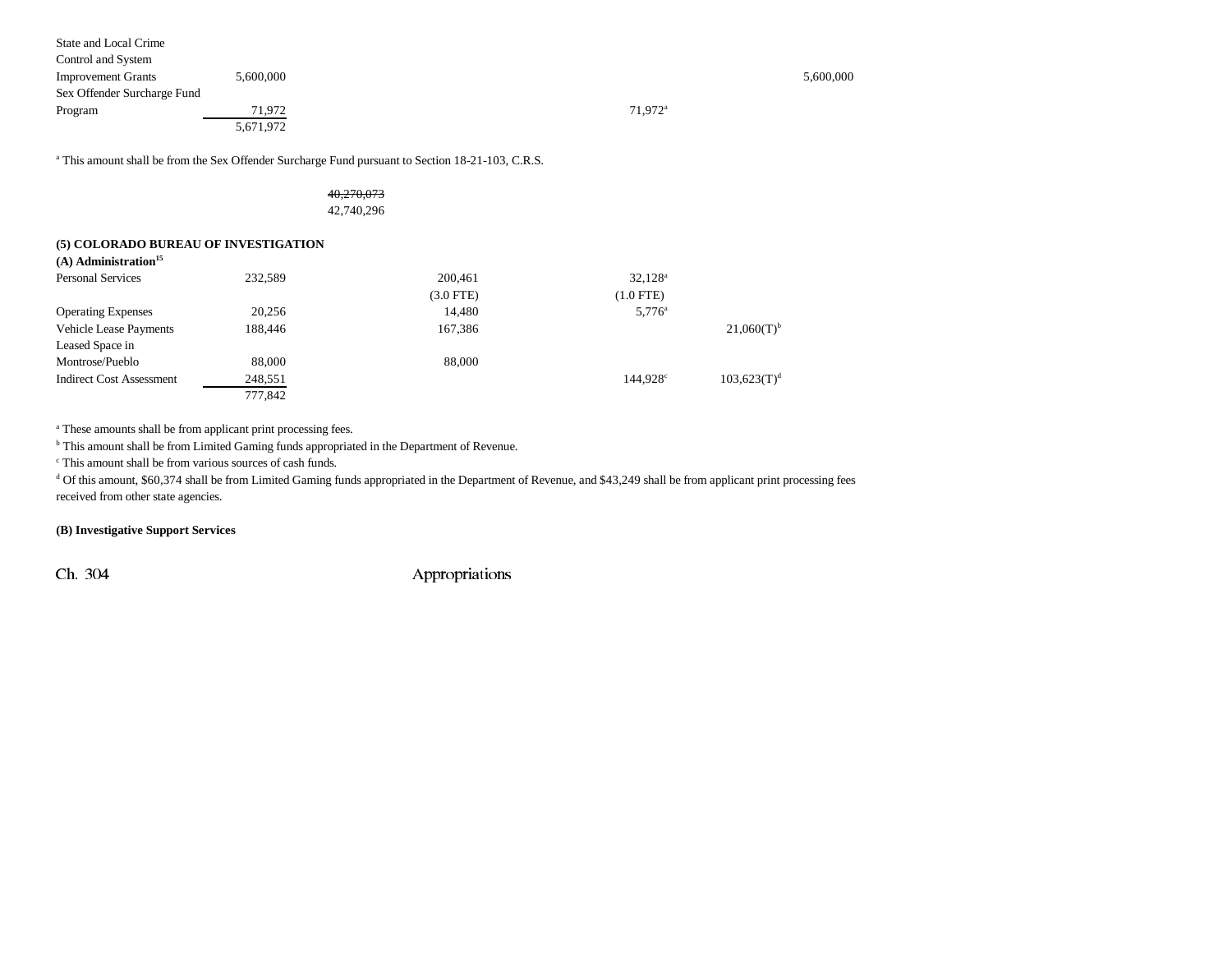|                                 |                           |           |              | <b>APPROPRIATION FROM</b>     |                                                |                             |                                              |                                |  |
|---------------------------------|---------------------------|-----------|--------------|-------------------------------|------------------------------------------------|-----------------------------|----------------------------------------------|--------------------------------|--|
|                                 | ITEM &<br><b>SUBTOTAL</b> |           | <b>TOTAL</b> | <b>GENERAL</b><br><b>FUND</b> | <b>GENERAL</b><br><b>FUND</b><br><b>EXEMPT</b> | <b>CASH</b><br><b>FUNDS</b> | <b>CASH</b><br><b>FUNDS</b><br><b>EXEMPT</b> | <b>FEDERAL</b><br><b>FUNDS</b> |  |
|                                 | \$                        | \$        |              | \$                            | \$                                             | \$                          | \$                                           | \$                             |  |
|                                 |                           |           |              |                               |                                                |                             |                                              |                                |  |
| $(1)$ Laboratory <sup>142</sup> |                           |           |              |                               |                                                |                             |                                              |                                |  |
| <b>Personal Services</b>        |                           | 2,309,432 |              | 2,151,869                     |                                                |                             | $157,563(T)^a$                               |                                |  |
|                                 |                           |           |              | $(36.0$ FTE)                  |                                                |                             | $(3.0$ FTE)                                  |                                |  |
| <b>Operating Expenses</b>       |                           | 426,653   |              | 304,727                       | $121.926(T)^{a}$                               |                             |                                              |                                |  |
| Laboratory Equipment            |                           | 154,800   |              | 154,800                       |                                                |                             |                                              |                                |  |
| <b>Genetic Markers</b>          |                           | 18,000    |              |                               |                                                |                             | $18,000(T)^{b}$                              |                                |  |
|                                 |                           | 2,908,885 |              |                               |                                                |                             |                                              |                                |  |

a These amounts shall be from federal Crime Control and System Improvement funds appropriated in the Department of Public Safety, Division of Criminal Justice. <sup>b</sup> This amount shall be from state Victims Assistance and Law Enforcement Funds appropriated in the Department of Public Safety, Division of Criminal Justice.

| (2) Investigative Assistance |              |           |                     |
|------------------------------|--------------|-----------|---------------------|
| <b>Personal Services</b>     | 1,554,317    |           |                     |
|                              | $(27.0$ FTE) |           |                     |
| <b>Operating Expenses</b>    | 135,494      |           |                     |
|                              | 1,689,811    | 1,689,811 |                     |
| (3) Limited Gaming Support   |              |           |                     |
| Program Costs                | 461,515      |           | $461,515(T)^{3}$    |
|                              |              |           | $(7.0 \text{ FFE})$ |

(7.0 FTE)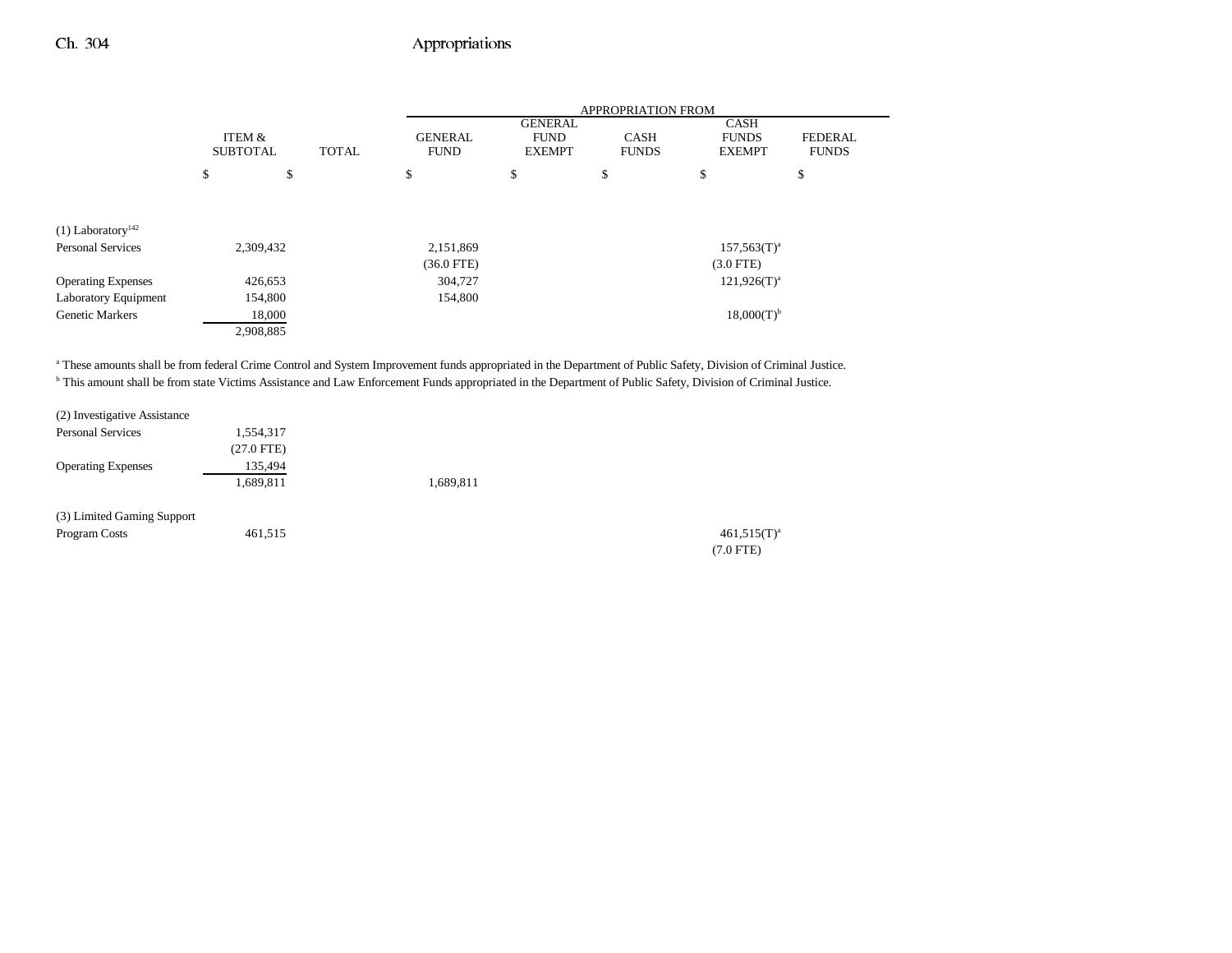a This amount shall be from Limited Gaming funds appropriated in the Department of Revenue.

| (4) Statewide Insta-Check |         |              |
|---------------------------|---------|--------------|
| Program <sup>143</sup>    | 481.891 | $481.891^a$  |
|                           |         | $(12.0$ FTE) |

<sup>a</sup> This amount shall be from the Statewide Instant Background Check Fund pursuant to Section 12-26.5-107 (2), C.R.S.

| (C) Crime Information Center  |              |              |                     |                          |
|-------------------------------|--------------|--------------|---------------------|--------------------------|
| <b>Personal Services</b>      | 1,984,156    | 1,984,156    |                     |                          |
|                               |              | $(46.1$ FTE) |                     |                          |
| <b>Operating Expenses</b>     | 1,000,050    | 938,778      | 45,954 <sup>a</sup> | $15,318(T)^{b}$          |
| Criminal Justice Records Act  | 1,057,835    |              | 656,074°            | $401,761(T)^d$           |
|                               | 1,672,835    |              | 746,074°            | 926,761(T) <sup>d</sup>  |
|                               | $(22.6$ FTE) |              |                     |                          |
| Juvenile Arrest Fingerprint   |              |              |                     |                          |
| <b>Identification Program</b> | 111,874      | 111,874      |                     |                          |
|                               |              | $(3.0$ FTE)  |                     |                          |
| <b>VICTIM ASSISTANCE</b>      | 38,000       |              |                     | $38,000(T)$ <sup>e</sup> |
|                               |              |              |                     | $(1.0$ FTE)              |
|                               | 4.153.915    |              |                     |                          |
|                               | 4,806,915    |              |                     |                          |

a This amount shall be from fees for services.

<sup>b</sup> This amount shall be from fees for services received from other state agencies.

c This amount shall be from applicant print processing fees.

<sup>d</sup> This amount shall be from applicant print processing fees received from other state agencies.

e This amount shall be from the Victim's Assistance and Law Enforcement Fund, appropriated in the Department of Public Safety, Division of Criminal JUSTICE.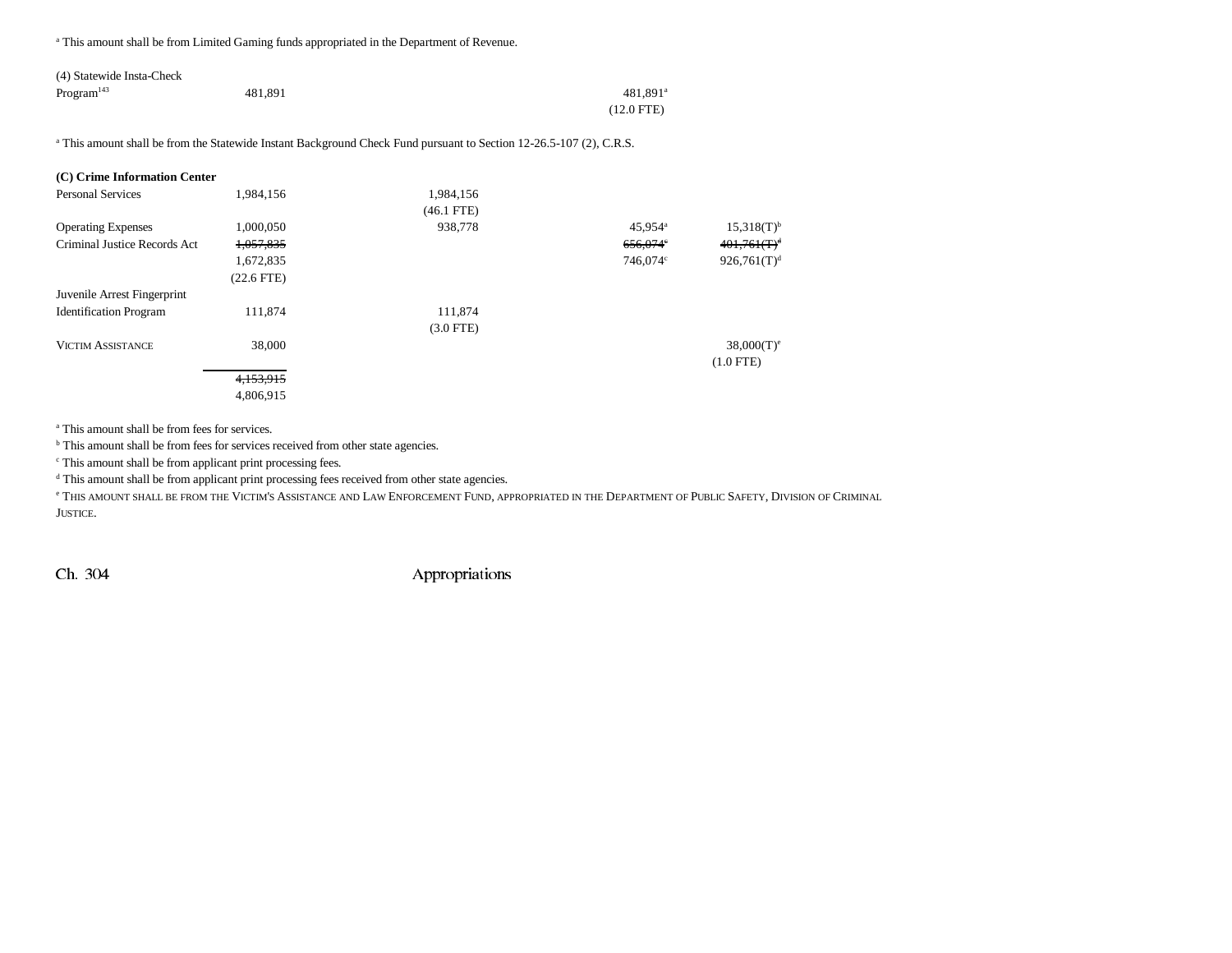|                                 |                           |               | <b>APPROPRIATION FROM</b>     |                                                |                             |                                              |                                |  |
|---------------------------------|---------------------------|---------------|-------------------------------|------------------------------------------------|-----------------------------|----------------------------------------------|--------------------------------|--|
|                                 | ITEM &<br><b>SUBTOTAL</b> | <b>TOTAL</b>  | <b>GENERAL</b><br><b>FUND</b> | <b>GENERAL</b><br><b>FUND</b><br><b>EXEMPT</b> | <b>CASH</b><br><b>FUNDS</b> | <b>CASH</b><br><b>FUNDS</b><br><b>EXEMPT</b> | <b>FEDERAL</b><br><b>FUNDS</b> |  |
|                                 | œ<br>ъ                    | D             | \$                            | э                                              | \$                          | D                                            | \$                             |  |
|                                 |                           |               |                               |                                                |                             |                                              |                                |  |
|                                 |                           |               |                               |                                                |                             |                                              |                                |  |
|                                 |                           | 10,473,859    |                               |                                                |                             |                                              |                                |  |
|                                 |                           | 11,126,859    |                               |                                                |                             |                                              |                                |  |
|                                 |                           |               |                               |                                                |                             |                                              |                                |  |
| <b>TOTALS PART XVII</b>         |                           |               |                               |                                                |                             |                                              |                                |  |
| (PUBLIC SAFETY) <sup>2, 3</sup> |                           | \$111,031,238 | \$37,790,158                  |                                                | \$3,205,256                 | \$59,086,036*                                | \$10,949,788                   |  |
|                                 |                           | \$114,057,567 | \$40,001,259                  |                                                | \$3,529,980                 | \$59,576,540 <sup>a</sup>                    |                                |  |

<sup>a</sup> Of this amount, \$11,495,450 \$11,920,901 contains a (T) notation, and \$46,912,464 \$46,954,466 is from the Highway Users Tax Fund pursuant to Section 43-4-201(3)(a), C.R.S.

**FOOTNOTES** -- The following statements are referenced to the numbered footnotes throughout section 2.

- 2 (Governor lined through this provision. See L. 96, p. 2416.)
- 3 All Departments, Totals -- The General Assembly requests that copies of all reports requested in other footnotes contained in this act be delivered to the Joint Budget Committee and the majority and minority leadership in each house of the General Assembly.
- 6 Department of Corrections, Management, Executive Director's Office Subprogram; Department of Human Services, Office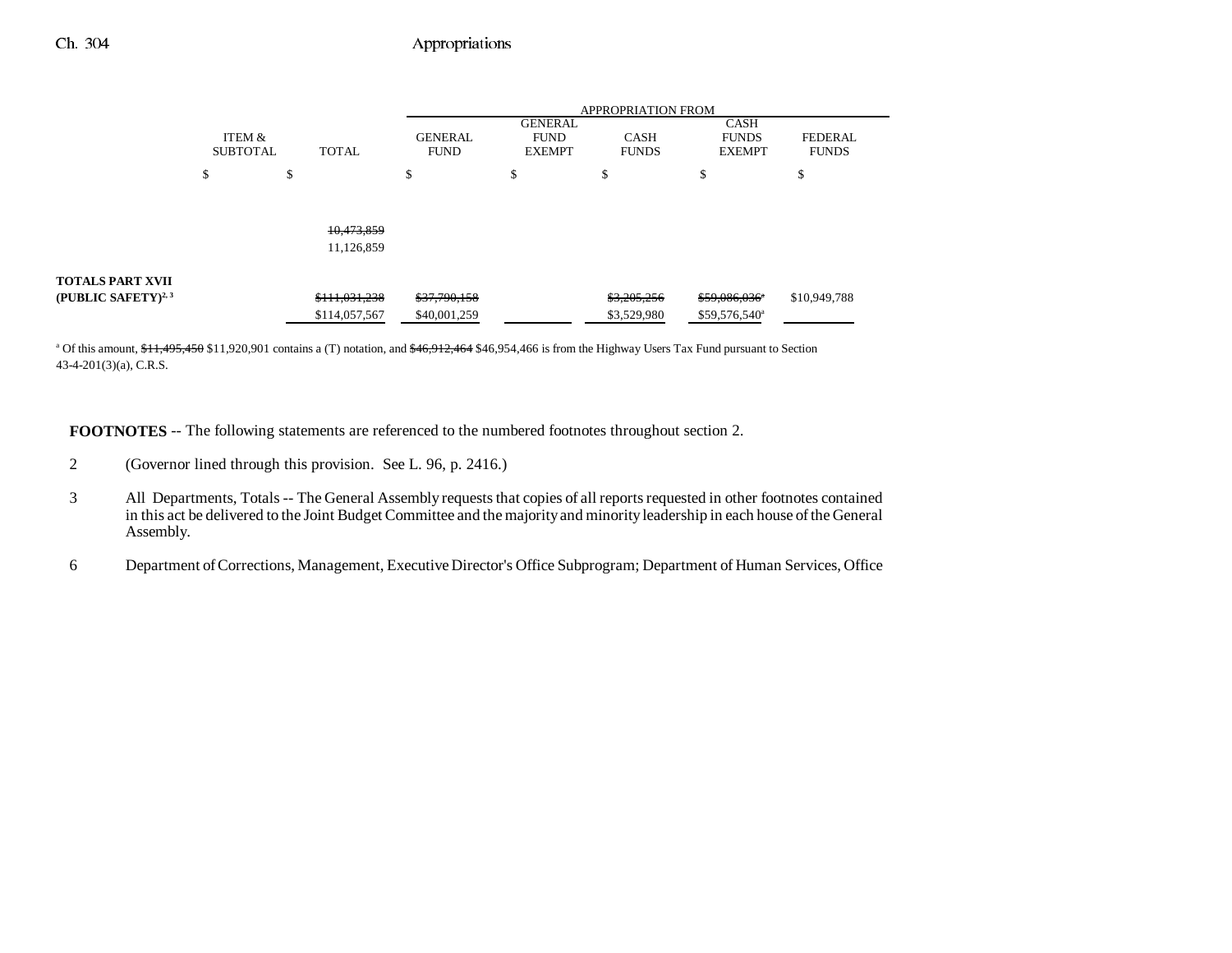of Youth Services, and Health and Rehabilitation Services, Alcohol and Drug Abuse Division; Judicial Department, Probation and Related Services; and Department of Public Safety, Division of Criminal Justice -- It is the intent of the General Assembly that state criminal justice agencies involved in multi-agency programs requiring separate appropriations to each agency designate one lead agency to be responsible for submitting a comprehensive annual budget request for such programs to the Joint Budget Committee. Each agency must still submit its portion of such request with its own budget document.

- 7 (Governor lined through this provision. See L. 96, p. 2416.)
- 15 Department of Corrections, Community Services, Parole; and Department of Public Safety, Colorado Bureau of Investigation, Administration -- It is the intent of the General Assembly that the Departments work with local law enforcement agencies to define the need for a state-operated fugitive apprehension unit. The Departments are requested to submit a report to the Joint Budget Committee no later than November 1, 1996, which clearly identifies the extent to which local law enforcement agencies are involved in apprehending wanted felons, and demonstrates that the state's efforts are not supplanting local efforts to apprehend wanted felons.
- 139(Governor lined through this provision. See L. 96, p. 2417.)
- 139a DEPARTMENT OF PUBLIC SAFETY, DIVISION OF CRIMINAL JUSTICE, VICTIMS ASSISTANCE, STATE VICTIMS ASSISTANCE AND LAW ENFORCEMENT PROGRAM -- THE STATE VALE BOARD IS REQUESTED TO SUBMIT RECOMMENDATIONS ON GRANTS TO STATE AGENCIES TO THE JOINT BUDGET COMMITTEE BY MARCH 15, 1997.
- 140(Governor lined through this provision. See L. 96, p. 2417.)
- 140a Department of Public Safety, Division of Criminal Justice, Juvenile Justice and Delinquency Prevention, Alternative to Placement Projects -- It is the intent of the General Assembly that these funds be competitively awarded to counties that submit proposals for multi-disciplinary, non-categorical programs to provide child welfare services to at-risk children and their families. Such services shall include, but are not limited to, assessment, intervention, treatment, supervision, and shelter when and if appropriate.